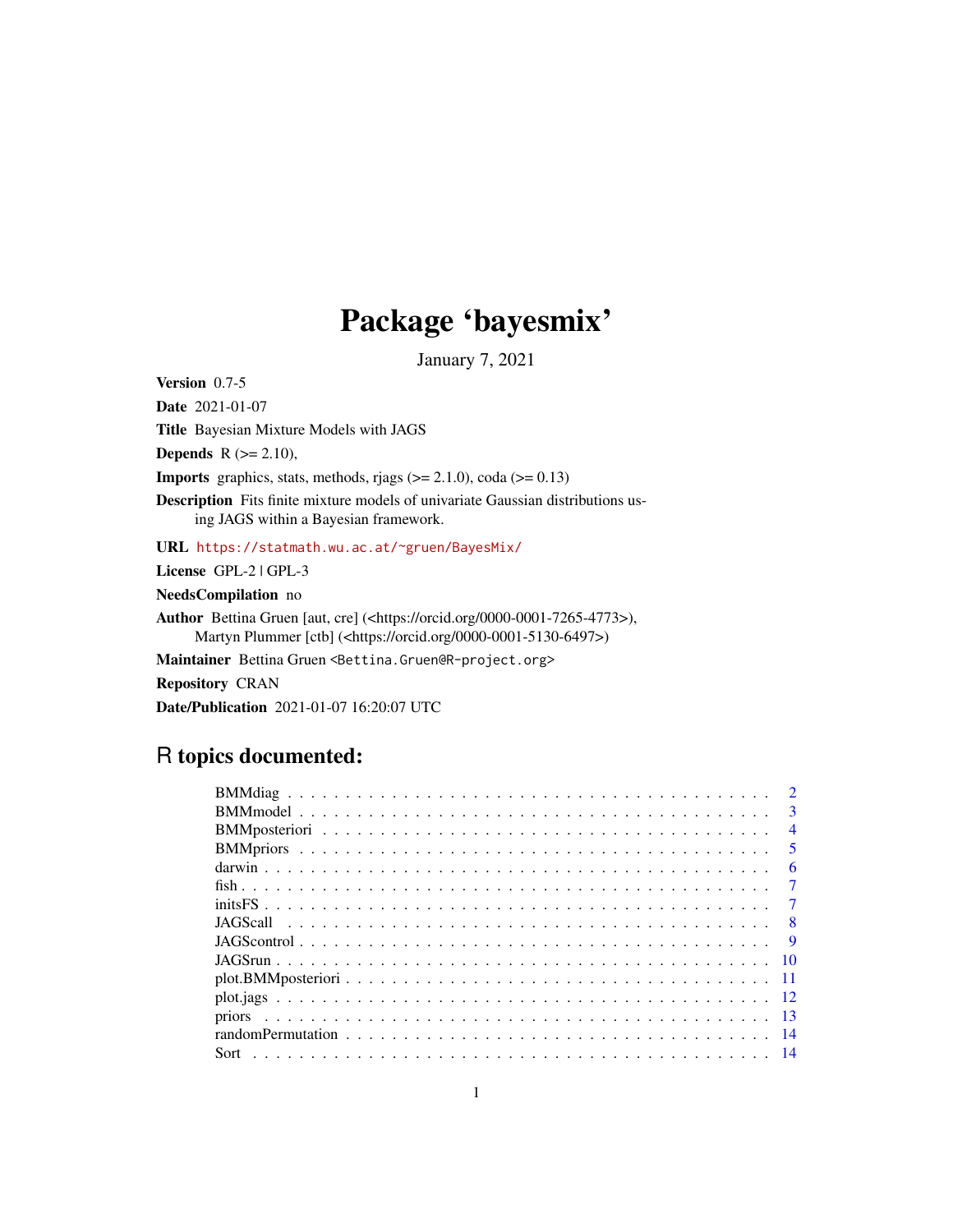#### <span id="page-1-0"></span>**Index** and the contract of the contract of the contract of the contract of the contract of the contract of the contract of the contract of the contract of the contract of the contract of the contract of the contract of th

<span id="page-1-1"></span>

## Description

Two different plots are currently provided: a plot of different variables against each other and a plot of the same variable against its values in the other classes.

#### Usage

```
BMMdiag(object, which = 1:2, variables, ask = interactive(), fct1,
        fct2, xlim, ylim, auto.layout = TRUE, caption = NULL,
        main = ", ...)
```
## Arguments

| object      | a jags object with model of class BMM model.                                                 |
|-------------|----------------------------------------------------------------------------------------------|
| which       | if only one of the plots is required, specify its number.                                    |
| variables   | if variables is missing, the names are taken from the jags object.                           |
| ask         | prompt user before each page of plots                                                        |
| fct1        | string: name of transformation function for variable on x-axis.                              |
| fct2        | string: name of transformation function for variable on y-axis.                              |
| xlim        | if no range for x1 im is specified, a sensible range is taken.                               |
| ylim        | if no range for ylim is specified, a sensible range is taken.                                |
| auto.layout | logical: if TRUE puts each of the two different plots on one figure.                         |
| caption     | captions to appear above the plots.                                                          |
| main        | title to each plot (in addition to the above 'caption').                                     |
| $\cdots$    | further graphical parameters (see 'plot.xy' and 'par') may also be supplied as<br>arguments. |

#### Details

The plots help determining which variable will induce a unique labelling when taken for ordering of the segments and indicate if the model is overfitted by specifying too many segments.

#### Author(s)

Bettina Gruen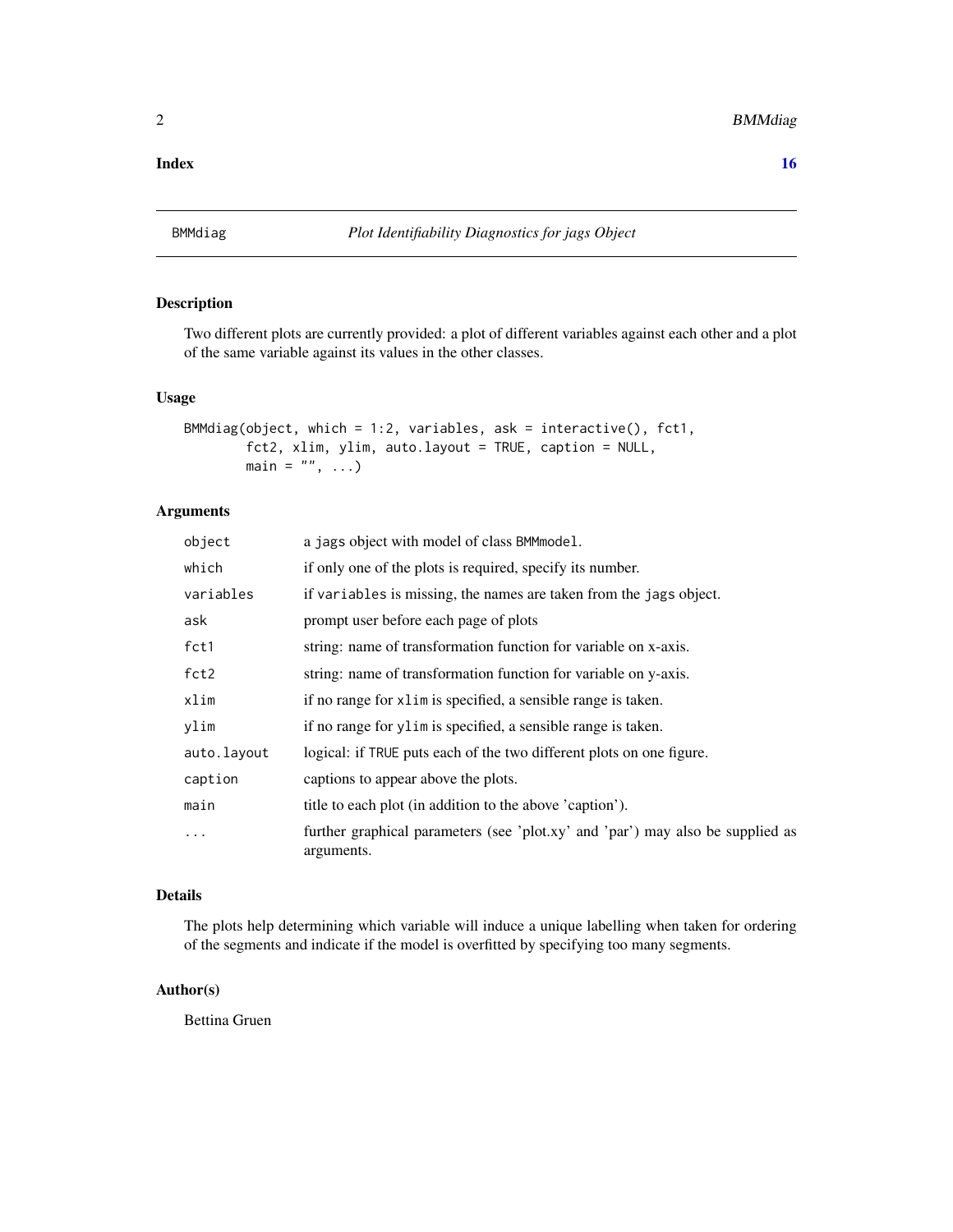<span id="page-2-1"></span><span id="page-2-0"></span>

#### Description

Creates the BUGS-model specification and return the values for the initialization, the prior specification and the observations.

## Usage

```
BMMmodel(y, k, priors, inits = "initsFS", a prioriWeights = 1,no. empty.classes = FALSE, restrict = "none", ...)
```
#### Arguments

| у                | a numeric vector.                                                                                                                                                            |
|------------------|------------------------------------------------------------------------------------------------------------------------------------------------------------------------------|
| k                | integer indicating the number of segments.                                                                                                                                   |
| priors           | specification of priors by a named list or a BMMpriors object.                                                                                                               |
| inits            | specification of initial values by a named list or string indicating the function to<br>be called.                                                                           |
|                  | apriori Weights specification of prior of the a-priori weights. If apriori Weights does not have<br>length $= k$ , there is an equal prior for the a-priori weights assumed. |
| no.empty.classes |                                                                                                                                                                              |
|                  | logical: should it be prevented that empty classes arise during sampling.                                                                                                    |
| restrict         | one of "none", "mu", "tau".                                                                                                                                                  |
| $\cdots$         | further parameters for the function specified in inits.                                                                                                                      |

#### Details

By default the function initsFS is called for generating initial values. Any other function specified by inits is assumed to have at least x, k and restrict as input parameters.

The parameter restrict indicates if a location-shift model ("tau"), a scale contaminated model ("mu") or a model where both variables vary over components shall be fitted.

If the logical no.empty.classes is TRUE there are observations added to the model that the classes are not empty. This signifies that the likelihood when sampling the class affiliations is changed thus that any data point which is sampled and is the last one in its class stays there.

#### Value

If y is specified an object of class BMMmodel is returned with components:

| inits | named list.                            |
|-------|----------------------------------------|
| data  | named list.                            |
| bugs  | text for bug-file with prefix missing. |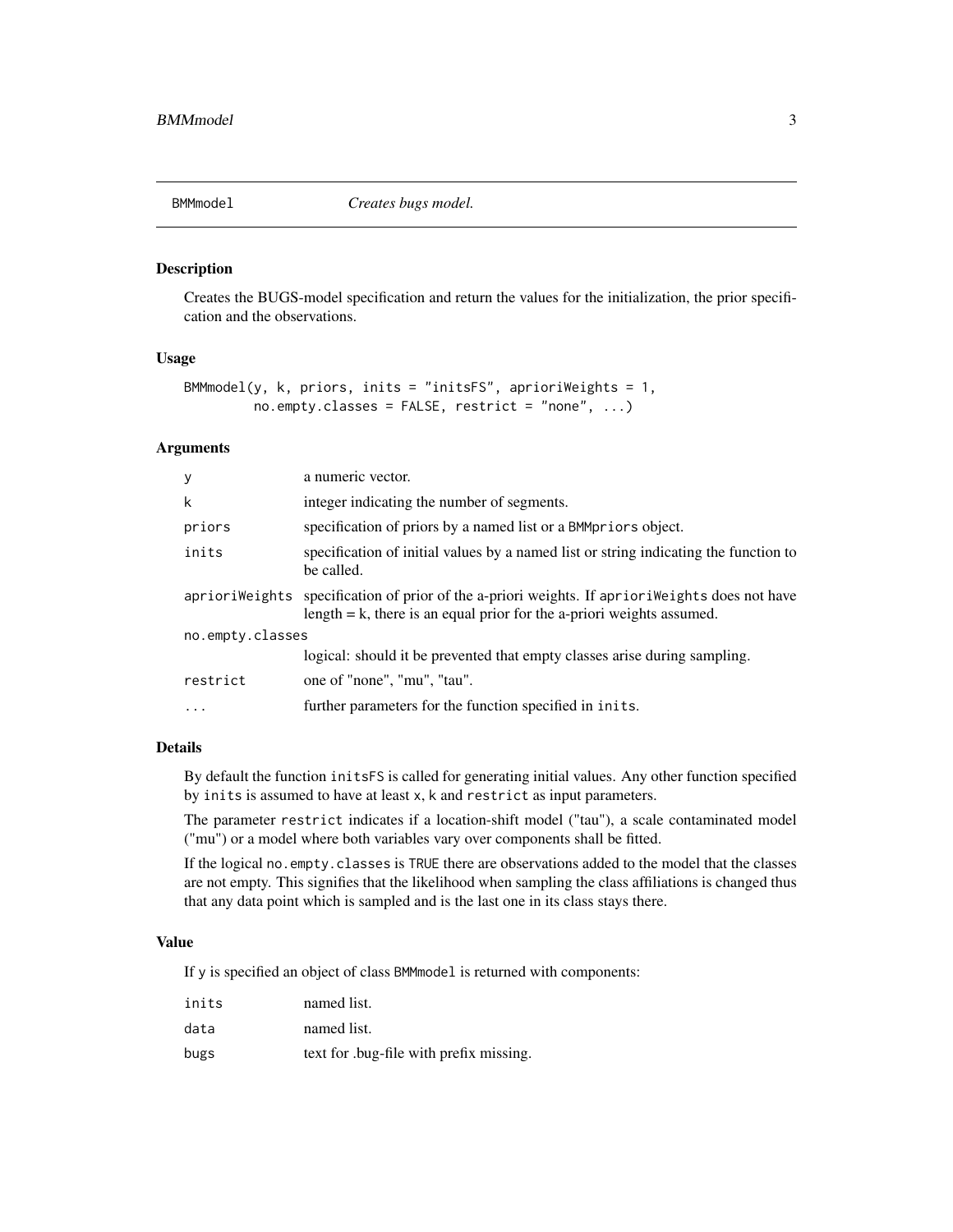<span id="page-3-0"></span>If y is missing an object of class BMMsetup is returned containing the parameter specifications. When JAGScall is called with this object as model argument, BMMmodel is called with y and the other parameters as input arguments before calling JAGS.

#### Author(s)

Bettina Gruen

## See Also

[JAGSrun](#page-9-1), [initsFS](#page-6-1)

#### Examples

```
data("fish", package = "bayesmix")
model \leq BMMmodel(fish, k = 4, priors = list(kind = "independence",
                  parameter = "priorsFish", hierarchical = "tau"),
                  initialValues = list(S0 = 2))model
```
<span id="page-3-1"></span>

| BMMposteriori | Plots aposteriori probabilities of data points |  |
|---------------|------------------------------------------------|--|
|               |                                                |  |

#### Description

Given a jags object with model of class BMMmodel the aposteriori probabilities are determined. If plot=TRUE, the resulting object of class BMMposteriori is plotted.

#### Usage

```
BMMposteriori(object, class, caption = NULL, plot = TRUE,
             auto.layout = TRUE, ...)
```
#### Arguments

| object      | a jags object with model of class BMMmodel.                                                                            |
|-------------|------------------------------------------------------------------------------------------------------------------------|
| class       | a vector of integers indicating for which classes the posterior probabilities shall<br>be plotted. The default is all. |
| caption     | captions to appear above the plots.                                                                                    |
| plot        | logical indicating if a plot shall be made.                                                                            |
| auto.layout | logical: if TRUE puts all classes in the posterior probabilities plot on the same<br>figure.                           |
| $\cdots$    | further graphical parameters may also be supplied as arguments.                                                        |

#### Details

Given a jags object with model of class BMMmodel the a posteriori probabilities are calculated for the unique data points with respect to the components specified by class.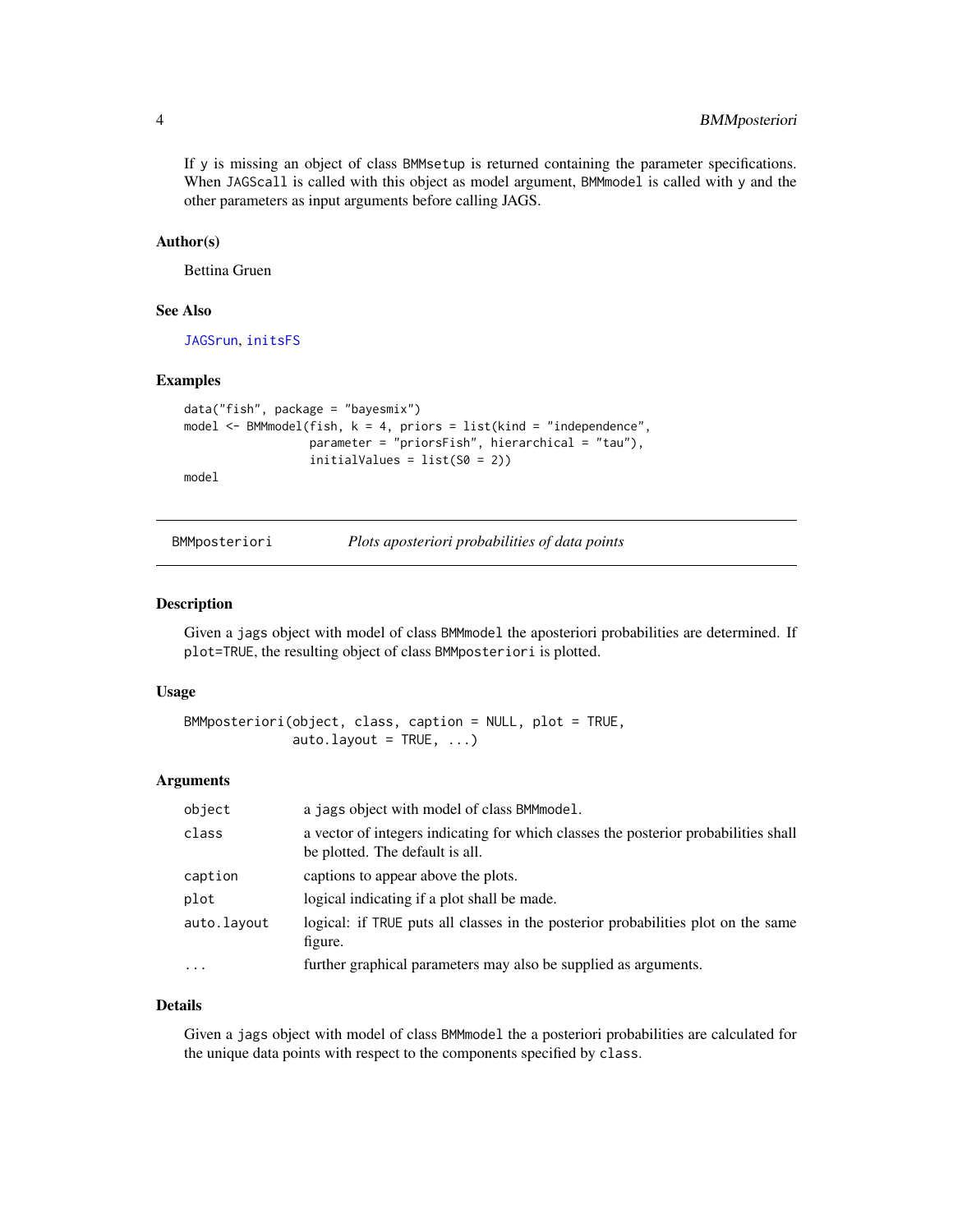## <span id="page-4-0"></span>BMMpriors 5

## Value

There is a BMMposteriori object returned which is a list including the following components

| data | vector of unique data points.                                                    |
|------|----------------------------------------------------------------------------------|
| post | a matrix including the posteriori probability of the data points for each class. |

## Author(s)

Bettina Gruen

## See Also

[plot.BMMposteriori](#page-10-1)

BMMpriors *Creates a 'BMMpriors' object*

#### Description

This function enables a comfortable creation of BMMpriors objects, which can be used for specifying the priors of a BMMmodel.

#### Usage

BMMpriors(specification, y, eps = 10^-16)

#### Arguments

|     | specification named list including kind, parameter, hierarchical and mod. |
|-----|---------------------------------------------------------------------------|
| v   | a numeric vector.                                                         |
| eps | a numeric value indicating the smallest value for flat priors.            |

## Details

In specification kind can be used for specifying if an "independent" or a "conditionallyconjugate" prior shall be used. parameter can be a named list of values for the prior variables or a function name (e.g., "priorsUncertain", "priorsFish", "priorsRaftery"). hierarchical can be NULL or "tau" if a hierarchical prior shall be taken for  $\tau$ . mod is a named list which provides the possibility to override the values from parameter.

#### Value

There is an object BMMpriors returned with components

| name | vector indicating which kind of prior is specified and if it is an hierarchical prior |
|------|---------------------------------------------------------------------------------------|
|      | and if appropriate with respect to which variable.                                    |
|      |                                                                                       |

var list of variables in the prior and their specified values.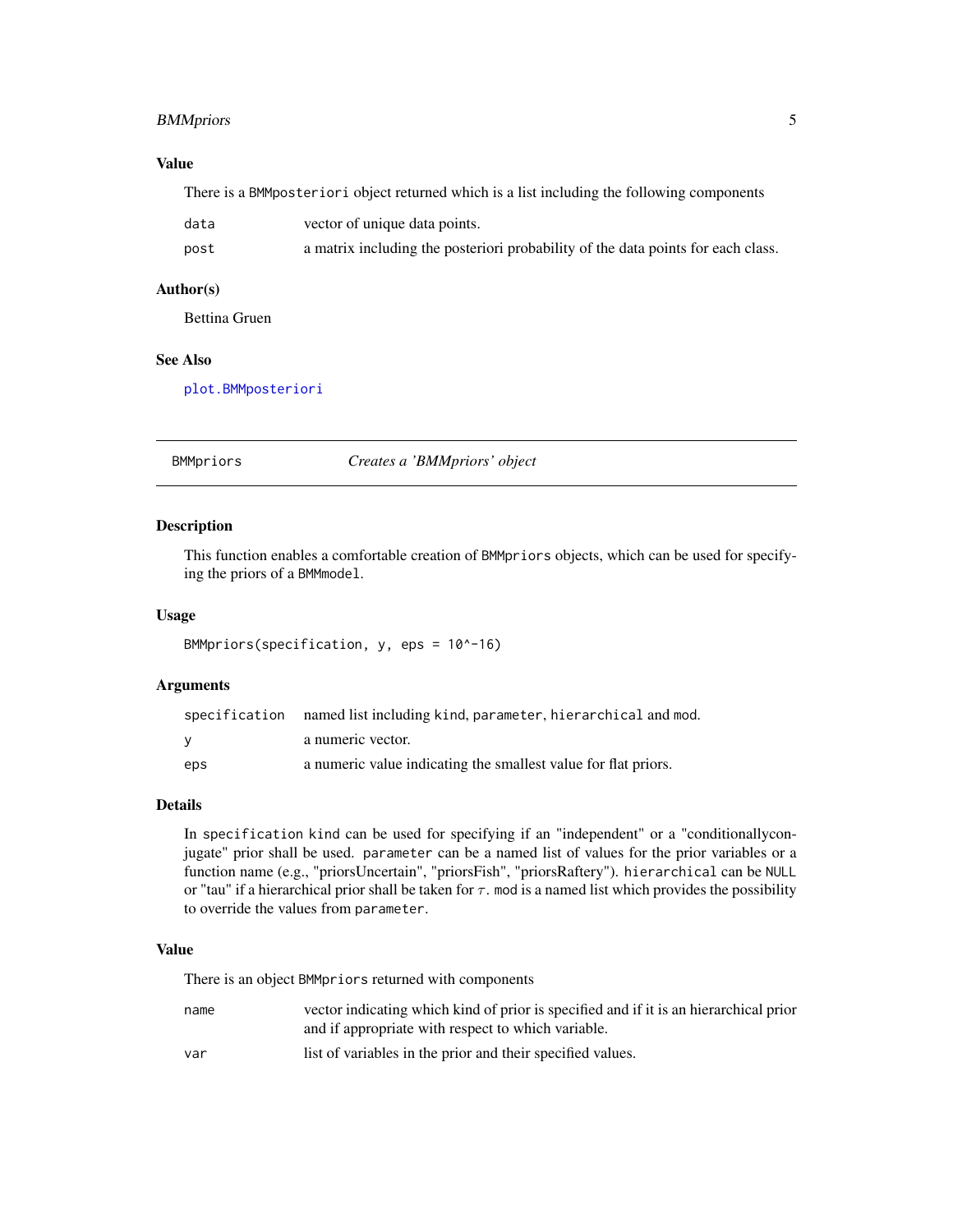6 darwin and the control of the control of the control of the control of the control of the control of the control of the control of the control of the control of the control of the control of the control of the control of

#### Author(s)

Bettina Gruen

#### Examples

data("fish", package = "bayesmix") priors <- BMMpriors(y = fish)

darwin *Differences in heights between plants*

## Description

A numeric vector containing 15 observations of differences in heights between pairs of self-fertilized and cross-fertilized plants grown in the same condition.

#### Usage

data(darwin)

## Format

A numeric vector of length 15.

#### Details

Darwin's data set contains two extremely small values. Therefore, this data set can be used for outlier modelling.

## Source

Abraham, B. and G. Box (1978) Linear models and spurious observations. *Applied Statistics*, 27, 131–8.

#### Examples

```
data("darwin", package = "bayesmix")
## Estimated sample density
plot(density(darwin[[1]]), ylim = c(0, 0.02), main = "Outlier modelling")
ss \leq seq(-100, 100, by = 1)
## Normal density with estimated mean and sd of whole sample
lines(ss, dnorm(ss, mean = mean(darwin[[1]]), sd = sd(darwin[[1]])), col = "red")
## Normal density with estimated mean and sd of sample, where the 2
## extremely small values are removed
lines(ss, dnorm(ss, mean = mean(darwin[-c(1:2),1]),
      sd = sd(darwin[-c(1:2),1])), col = "green")
```
<span id="page-5-0"></span>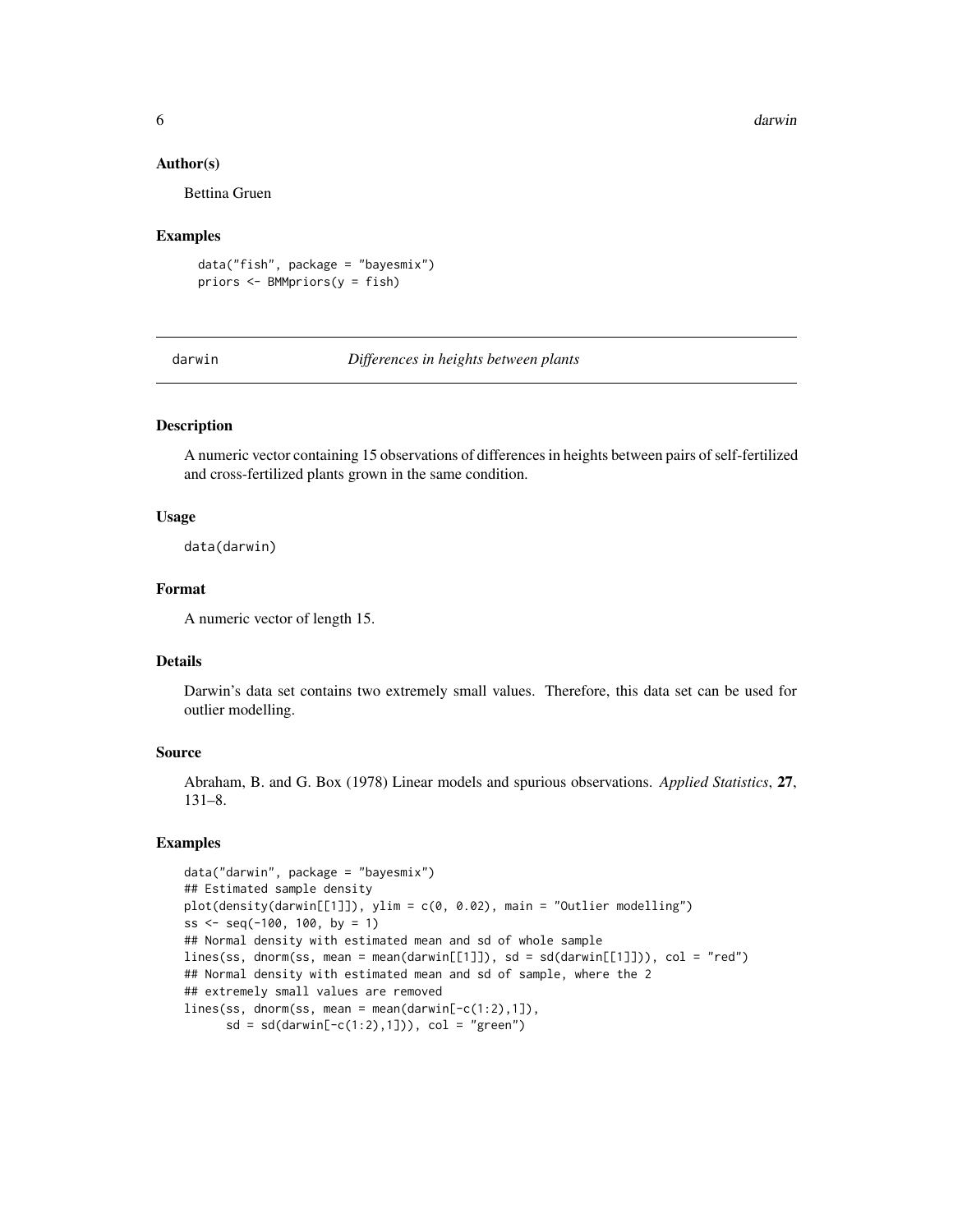<span id="page-6-0"></span>

#### Description

A numeric vector containing 256 observations of fish lengths.

#### Usage

data(fish)

## Format

A numeric vector of length 256.

## Details

This data set can be used for modeling unobserved heterogeneity, as it can be assumed that underlying categories present in the data are the age groups to which the fish belong.

#### Source

D. M. Titterington, A. F. M. Smith and U.E. Makov (1985) *Statistical Analysis of Finite Mixture Distributions.* Wiley.

### Examples

```
data("fish", package = "bayesmix")
ss <- seq(-3, 13, by = 0.01)hist(fish[[1]], 20, freq = FALSE, main = "Fish data")
lines(ss, dnorm(ss, mean(fish[[1]]), sd(fish[[1]])), col = "red")
```
<span id="page-6-1"></span>

| initsFS<br>create initial values |
|----------------------------------|
|----------------------------------|

#### Description

Initial values for nodes are created after the suggestion in Sylvia Fruehwirth-Schnatter's book.

#### Usage

```
initsFS(x, k, restrict, initialValues = list())
```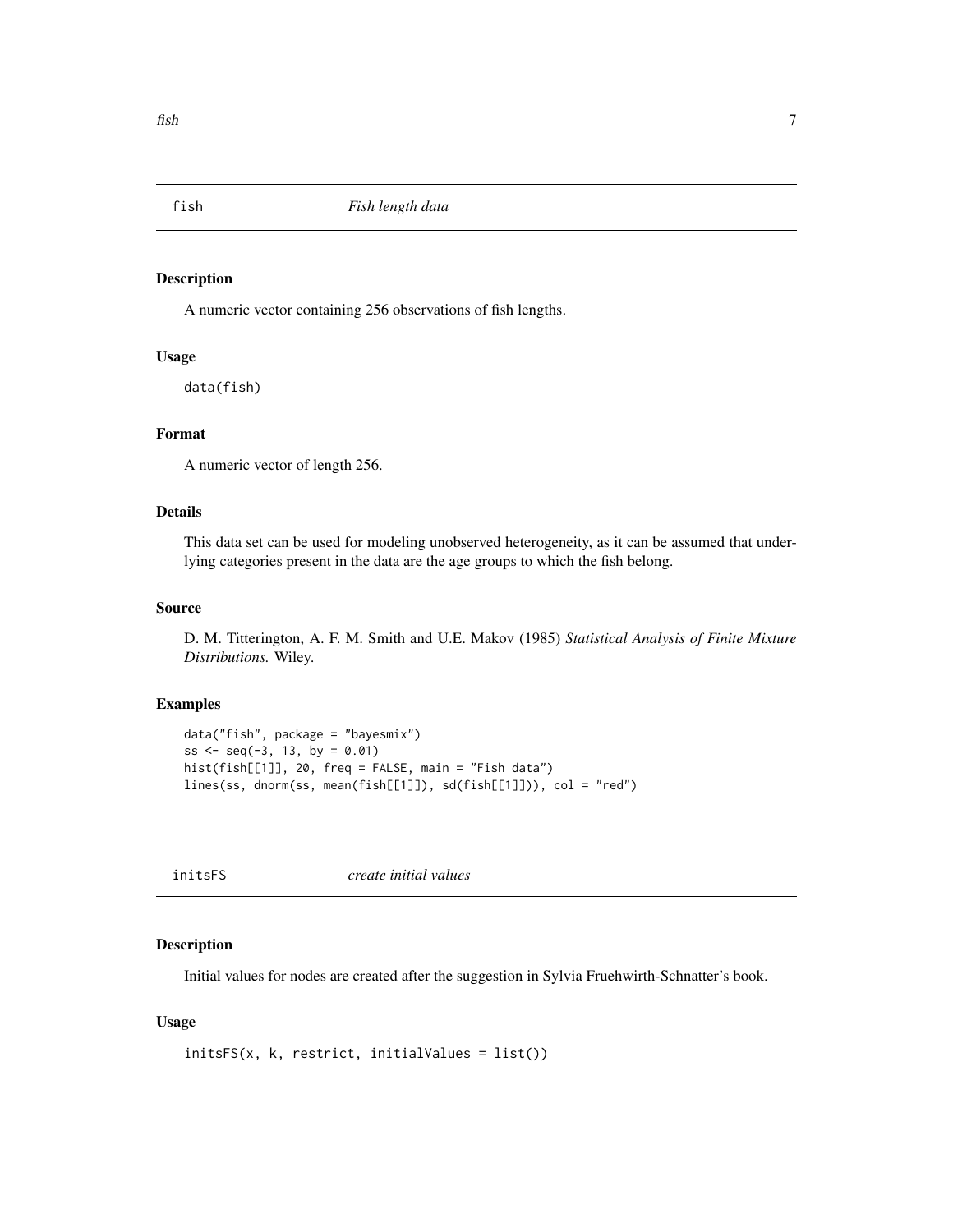<span id="page-7-0"></span>8 Second to the second second second second second second second second second second second second second second second second second second second second second second second second second second second second second sec

## Arguments

| $\mathsf{X}$ | a numeric vector.                                       |
|--------------|---------------------------------------------------------|
| -k           | number of segments.                                     |
|              | initialValues additional initial values specifications. |
| restrict     | one of "none", "mu", "tau".                             |

## Details

The initial values for  $\mu$  are determined by the quantiles of the data, those for  $\eta$  give equal weight on each segment and those for  $\tau$  are equal for all segments and estimated by the inverse of the IQR of the data divided by 1.34 and squared.

### Value

A list with initial values for the parameter indicated by the name of the respective list element is returned.

## Author(s)

Bettina Gruen

<span id="page-7-1"></span>JAGScall *Calls jags*

## Description

Using functionality from package rjags the JAGS model is created and posterior draws are sampled.

#### Usage

```
JAGScall(model, y, prefix, control, ...)
```
## Arguments

| model   | JAGSmodel object or output from BMMmodel.       |
|---------|-------------------------------------------------|
| y       | a numeric vector.                               |
| prefix  | character: prefix for .bug-file.                |
| control | named list or JAGScontrol object.               |
|         | additional parameters handed over to BMM model. |

#### Value

Returns a "jags" object.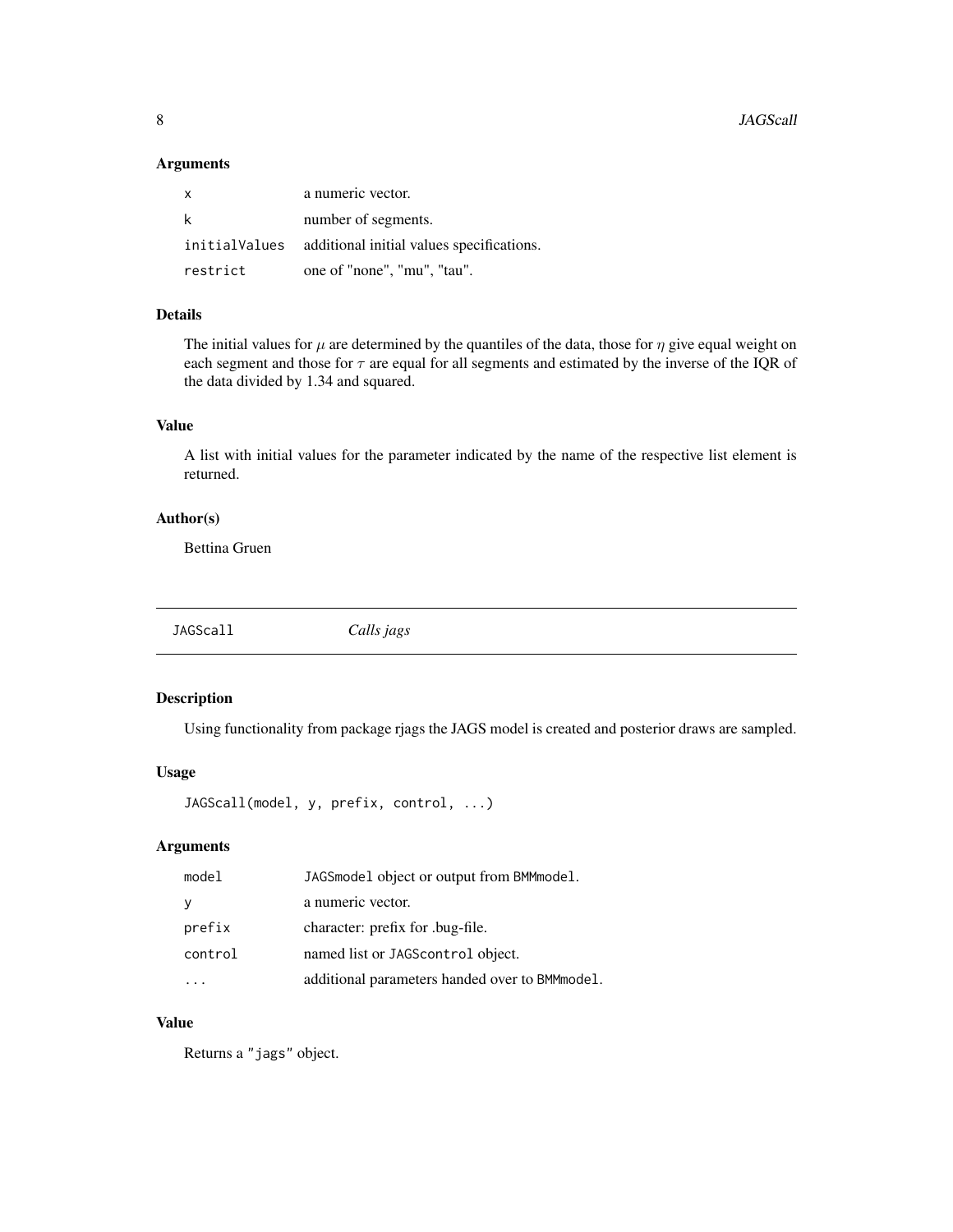#### <span id="page-8-0"></span>JAGScontrol 9

## Author(s)

Bettina Gruen

## See Also

**[JAGSrun](#page-9-1)** 

JAGScontrol *Control parameters for the sampling.*

## Description

The information on the number of burn-in draws and monitored draws is specified. Furthermore, it includes the information which variables shall be monitored and possibly a seed and a random number generator (RNG).

#### Usage

```
JAGScontrol(variables, n.iter = 1000, thin = 1, burn.in = 0, seed,
            rng = c("base::Wichmann-Hill",
                    "base::Marsaglia-Multicarry",
                    "base::Super-Duper",
                    "base::Mersenne-Twister"))
```
## Arguments

| variables | names of variables which shall be monitored. |
|-----------|----------------------------------------------|
| n.iter    | number of monitored draws.                   |
| thin      | thinning interval.                           |
| burn.in   | number of discarded burn-in draws.           |
| seed      | integer setting the seed for the RNG.        |
| rng       | specification of RNG.                        |

## Value

An object of class JAGScontrol is returned which is a list containing the specified information.

## Author(s)

Bettina Gruen

#### See Also

[JAGSrun](#page-9-1)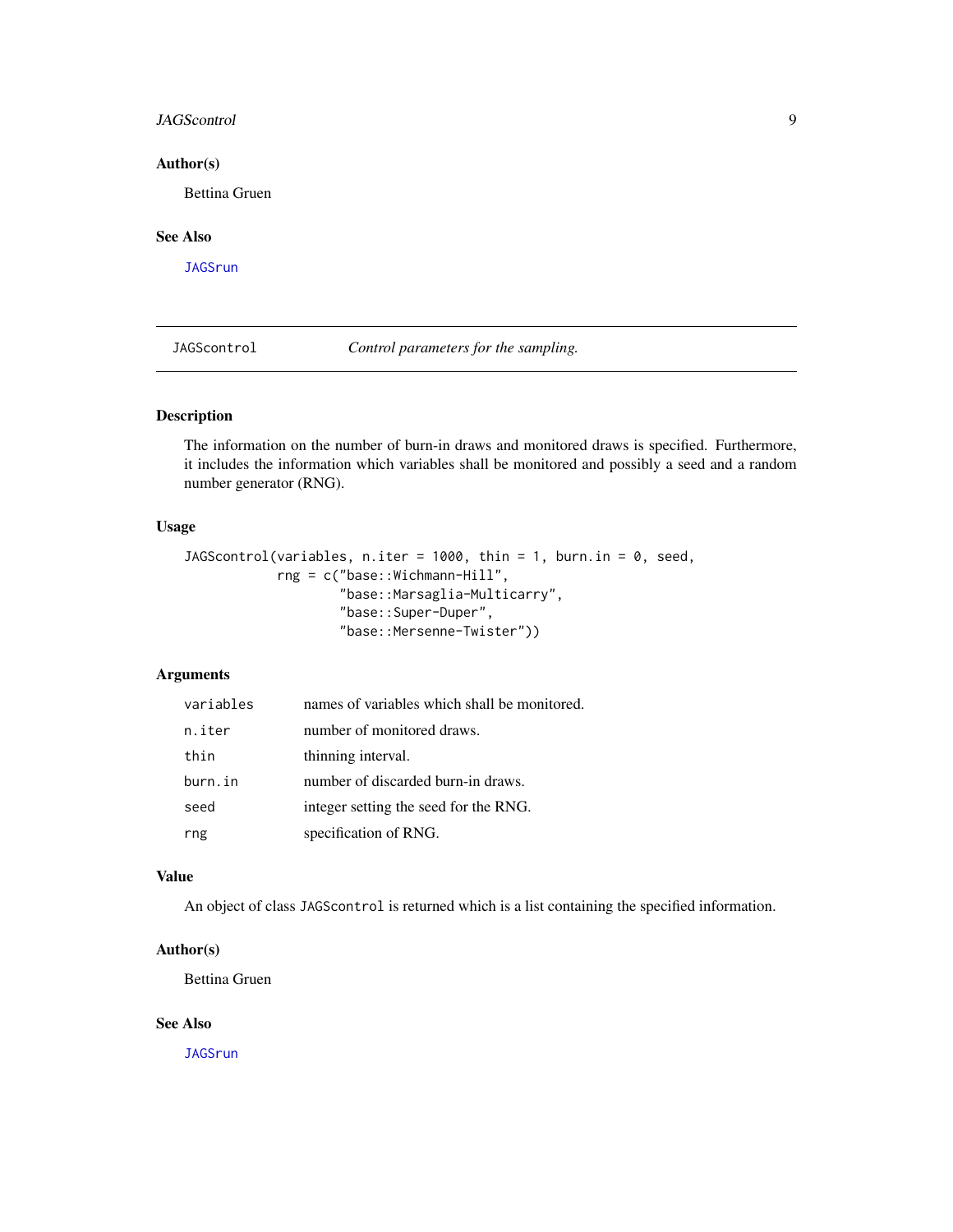## Examples

```
control <- JAGScontrol(variables = "mu")
control
```
<span id="page-9-1"></span>JAGSrun *MCMC sampling of Bayesian models*

## Description

Calls jags for MCMC sampling.

## Usage

```
JAGSrun(y, prefix = yname, model = BMMmodel(k = 2),control = JAGScontrol(variables = c("mu", "tau", "eta")),
       tmp = TRUE, cleanup = TRUE, ...)
```
## Arguments

| y       | a numeric vector.                                                                                                              |
|---------|--------------------------------------------------------------------------------------------------------------------------------|
| prefix  | character: prefix for .bug-file.                                                                                               |
| model   | object of class JAGSmodel or output from BMMmodel.                                                                             |
| control | specification of control by a JAGS control object.                                                                             |
| tmp     | logical: shall the files be written in a temporary directory.                                                                  |
| cleanup | logical: shall the created files be removed.                                                                                   |
| yname   | a character string with the actual y argument name.                                                                            |
| .       | further parameters handed over to BMM model where it is used for the function<br>specifying the initial values, e.g., initsFS. |

## Details

This function is a wrapper calling JAGScall.

## Value

Returns a jags object with components

| call      | the matched call.                                                                                  |
|-----------|----------------------------------------------------------------------------------------------------|
| results   | results read in from "jags.out" if run was successful or from "jags.dump" if an<br>error occurred. |
| model     | a JAGSmodel object.                                                                                |
| variables | vector containing the names of the monitored variables.                                            |
| data      | a numeric vector.                                                                                  |

<span id="page-9-0"></span>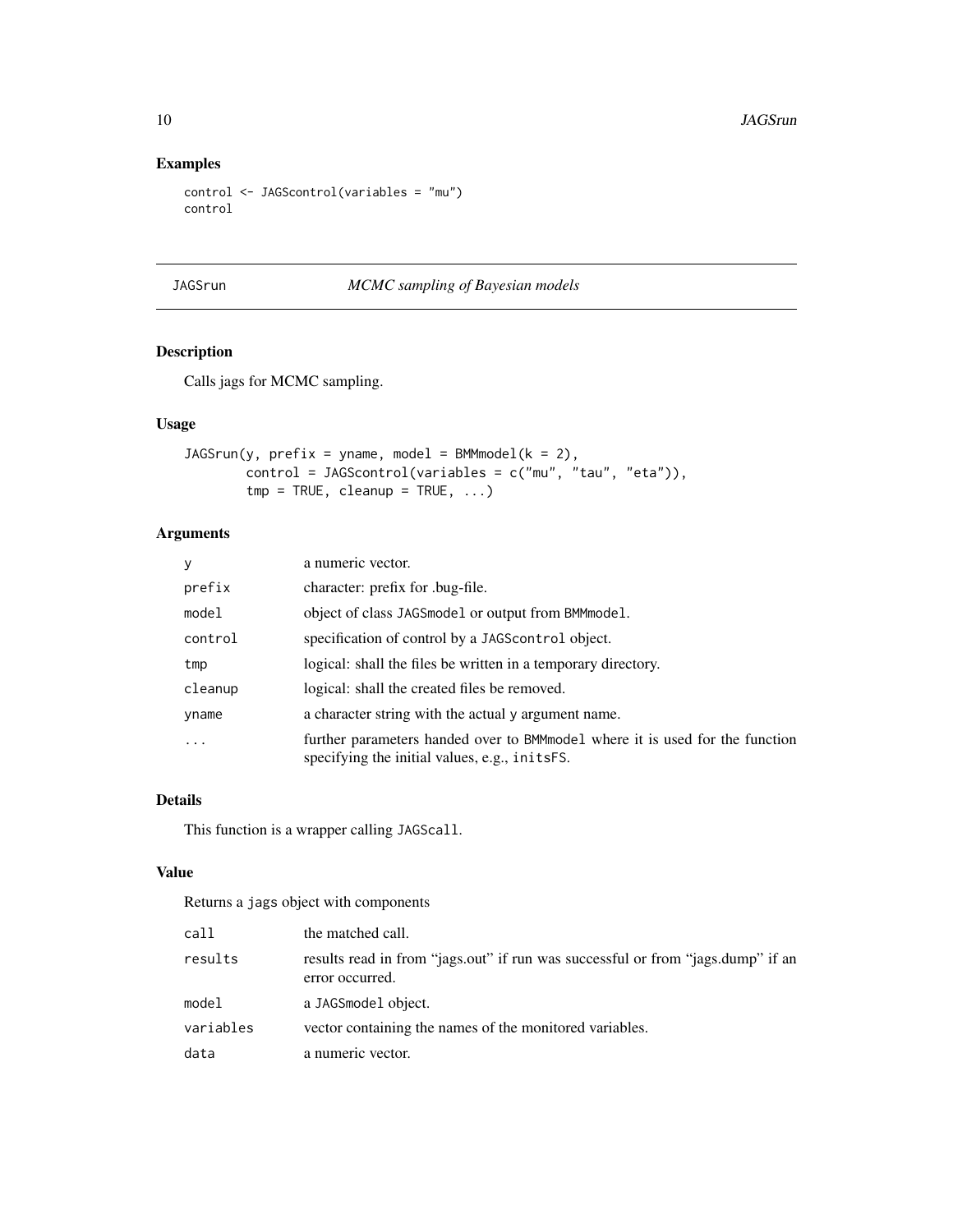#### <span id="page-10-0"></span>Author(s)

Bettina Gruen

## See Also

[JAGScall](#page-7-1), [BMMmodel](#page-2-1), [initsFS](#page-6-1)

#### Examples

```
data("fish", package = "bayesmix")
prefix <- "fish"
variables <- c("mu","tau","eta")
k \le -3modelFish \leq BMMmodel(k = k, priors = list(kind = "independence",
                     parameter = "priorsFish", hierarchical = "tau"))
controlFish <- JAGScontrol(variables = c(variables, "S"), n.iter = 100)
z1 <- JAGSrun(fish, prefix, model = modelFish, initialValues = list(S0 = 2),
              control = controlFish, cleanup = TRUE, tmp = FALSE)zSort <- Sort(z1, "mu")
BMMposteriori(zSort)
data("darwin", package = "bayesmix")
prefix <- "darwin"
k < -2modelDarwin <- BMMmodel(k = k, priors = list(kind = "independence",
                        parameter = "priorsUncertain"),
                        aprioriWeights = c(1, 15),
                        no.empty.classes = TRUE, restrict = "tau")
z2 \le - JAGSrun(darwin, prefix, model = modelDarwin, control =
              JAGScontrol(variables = variables, n.iter = 3000,
              burn.in = 1000), cleanup = TRUE, tmp = FALSE)
plot(z2, variables = "mu")
```
<span id="page-10-1"></span>plot.BMMposteriori *Plots a posteriori probabilities of data points*

#### Description

Plot method for object of class BMMposteriori, typically called by BMMposteriori.

#### Usage

```
## S3 method for class 'BMMposteriori'
plot(x, caption, main = "", ...)
```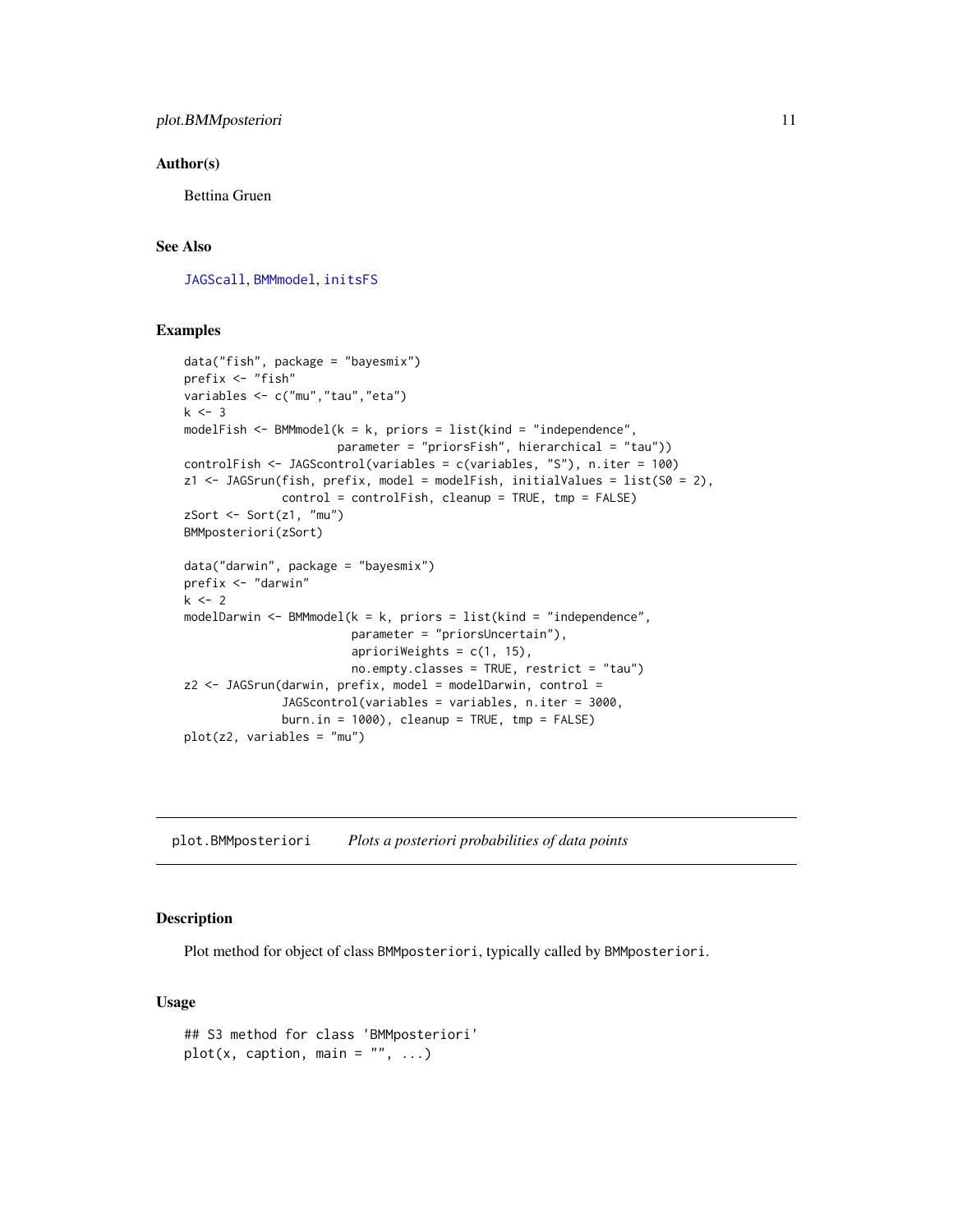## <span id="page-11-0"></span>Arguments

| $\mathsf{x}$ | a BMMposteriori object.                                         |
|--------------|-----------------------------------------------------------------|
| caption      | captions to appear above the plots.                             |
| main         | title to each plot-in addition to the above caption.            |
| .            | further graphical parameters may also be supplied as arguments. |

## Details

This function is called by BMMposteriori if plot = TRUE.

#### Author(s)

Bettina Gruen

#### See Also

[BMMposteriori](#page-3-1)

plot.jags *Plot jags Object*

## Description

Plots mcmc chains of a jags object.

#### Usage

```
## S3 method for class 'jags'
plot(x, variables = NULL, trace = TRUE, density = TRUE,
     smooth = TRUE, bwf, num, xlim, auto.layout = TRUE,
     ask = interactive(), \dots)
```
## Arguments

| X           | a jags object.                                                                     |
|-------------|------------------------------------------------------------------------------------|
| variables   | names of variables which shall be plotted. Default are all names of results except |
|             | those with a column dimension larger than the number of classes k.                 |
| trace       | plot trace of each variable.                                                       |
| density     | plot density estimate of each variable.                                            |
| smooth      | draw a smooth line through trace plots.                                            |
| bwf         | bandwidth function for density plots.                                              |
| num         | if not all classes of a variable shall be plotted, a subset can be specified.      |
| xlim        | if not specified, the range of each variable over all classes is taken as default. |
| auto.layout | automatically generate output format.                                              |
| ask         | prompt user before each page of plots.                                             |
| $\ddots$    | further arguments for densityplot.                                                 |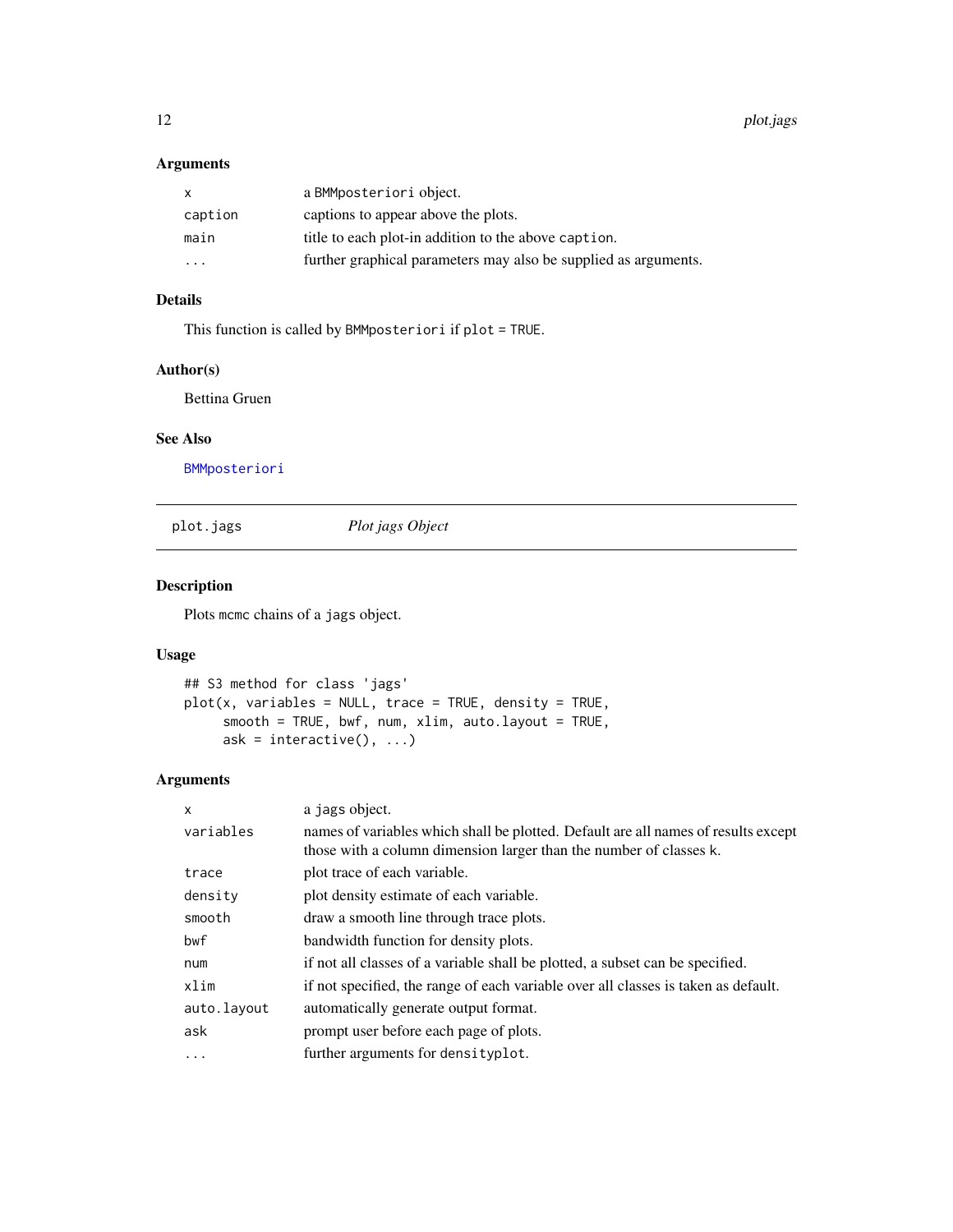#### <span id="page-12-0"></span>priors and the contract of the contract of the contract of the contract of the contract of the contract of the contract of the contract of the contract of the contract of the contract of the contract of the contract of the

## Details

Adapted from plot.mcmc.

Currently only implemented for jags objects with model of class BMMmodel. Otherwise the default plot method for the results of the jags object is called (plot.mcmc).

## Author(s)

Bettina Gruen

## See Also

[plot.mcmc](#page-0-0), [BMMdiag](#page-1-1), [BMMposteriori](#page-3-1)

priors *Creates list of prior specifications*

## Description

Given the data values for the priors are determined.

#### Usage

priorsFish(y,  $eps = 10^{\circ}$ -16) priorsRaftery(y) priorsUncertain(y, eps = 10^-16)

## Arguments

|     | a numeric vector.                                              |
|-----|----------------------------------------------------------------|
| eps | a numeric value indicating the smallest value for flat priors. |

#### Details

Values for the prior parameter b0, B0, nu0 and S0 are determined.

## Value

There is a list returned with named components of the prior parameters.

## Author(s)

Bettina Gruen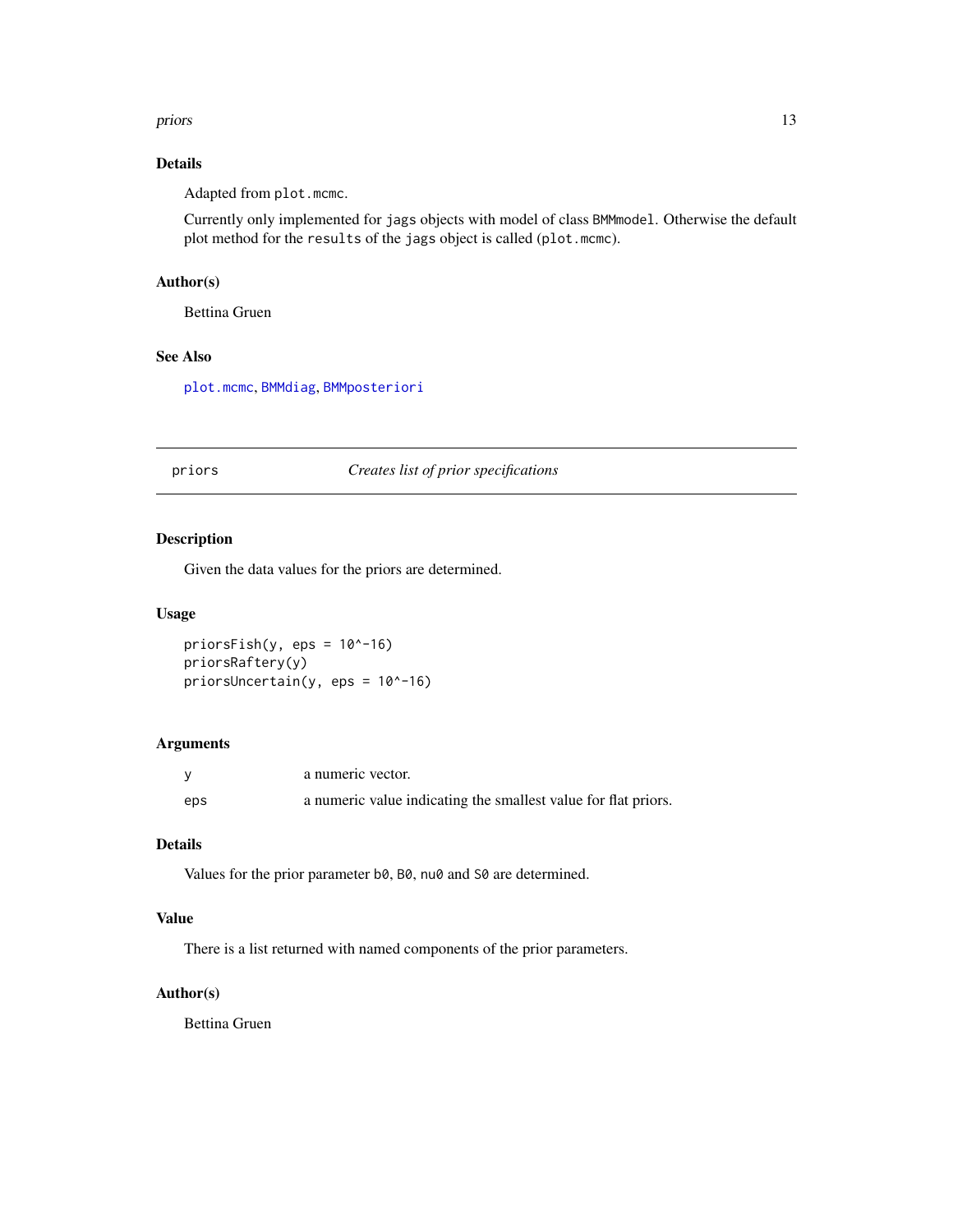<span id="page-13-0"></span>randomPermutation *Randomly permute segments for MCMC draws*

## Description

Random permutation of segment labels for each draw in order to get a better estimate of the unrestricted likelihood.

#### Usage

```
randomPermutation(x)
```
## Arguments

x a jags object with model of class BMMmodel.

#### Details

The draws are permuted with respect to the different classes k.

#### Value

The input object with permuted results for each draw is returned.

## Warning

Any variables where there are neither k different chains nor only one chain observed are dropped.

#### Author(s)

Bettina Gruen

Sort *Sorts MCMC chains according to certain variables*

## Description

Ascending sorting of results of jags object with model of class BMMmodel with respect to a given variable.

#### Usage

Sort $(x, by = NULL)$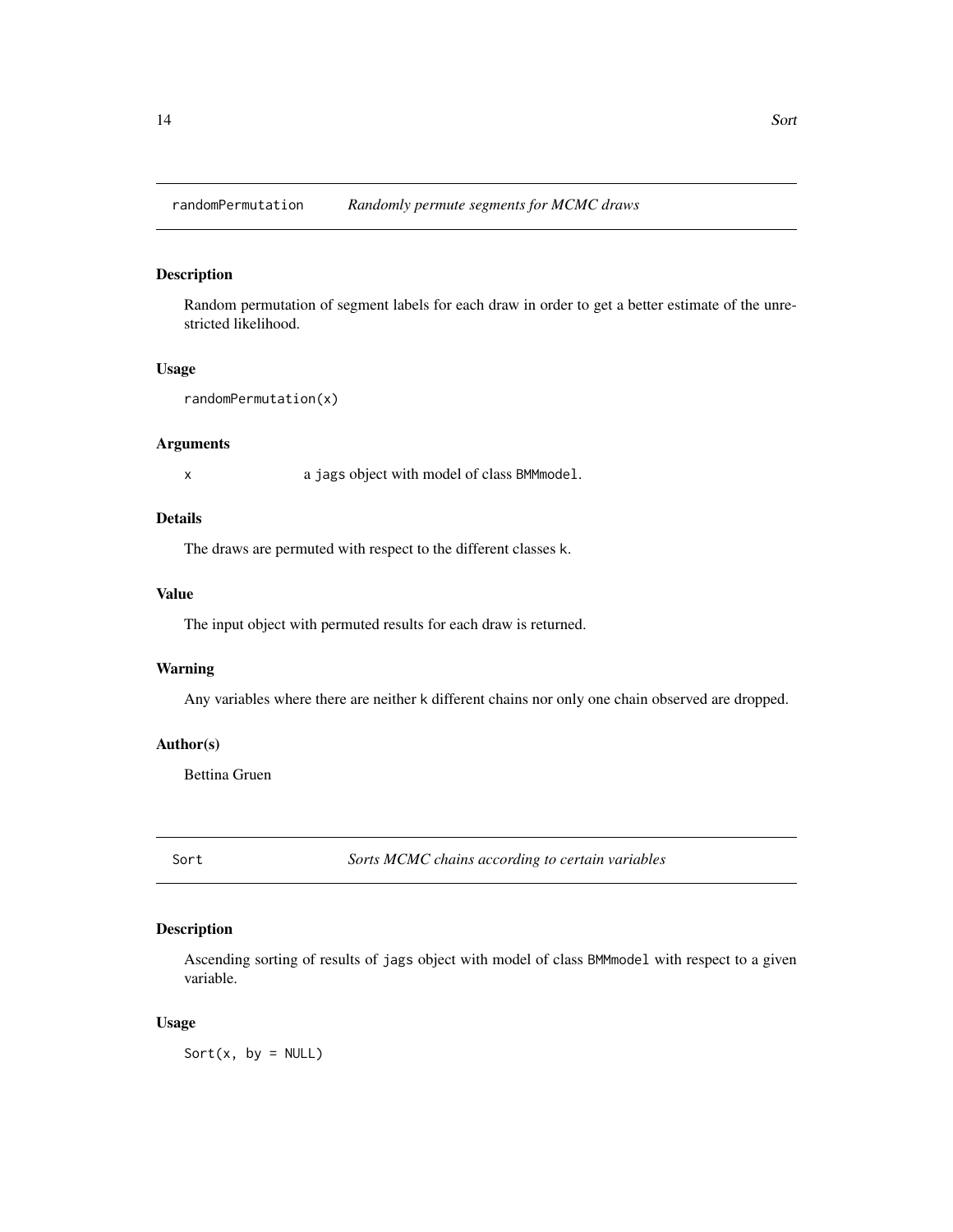#### Sort 15

## Arguments

|    | a jags object with model of class BMM model.                    |
|----|-----------------------------------------------------------------|
| by | variable name according to which the segments shall be ordered. |

## Details

If by is not specified, the first variable in the corresponding vector of the jags object is taken.

## Value

The input object with results sorted in ascending order according to the variable given in by is returned.

## Warning

If there arise problems, the original object is returned with a warning.

## Author(s)

Bettina Gruen